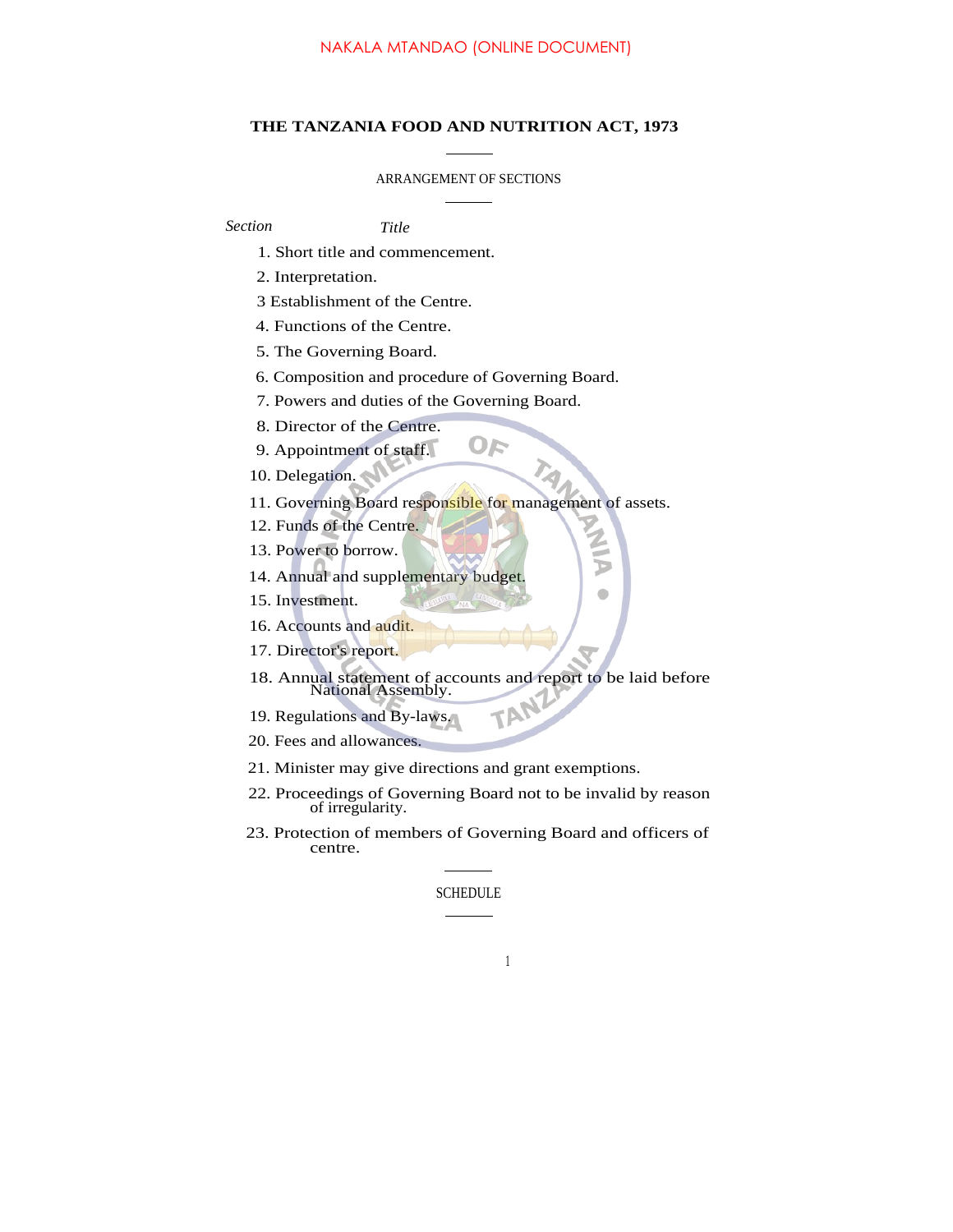## **THE UNITED REPUBLIC OF TANZANIA**



No. 24 OF 1973

**ACCET** <del>esidon</del>t

*6th* DECEMBER, *<sup>1973</sup>*

**[ ]**

# An Act to establish the Tanzania Food and Nutrition Centre

ENACTED by the Parliament of the Republic of Tanzania.

1. This Act may be cited as the Tanzania Food and Nutrition Act, 1973 and shall come into operation on such date as the Minister may by notice in the *Gazette,* appoint.

2. In this Act unless the context otherwise requires- Interpreta-

"Centre" means the Tanzania Food and Nutrition Centre;

''Governing: Board'' means the Governing Board of the Centre established under section 5;

- ''members'' in relation to the Governing Board includes the chairman of the Board;
- "Minister" means the Minister for the time being responsible for the Centre.

3-(1) There is hereby established an institution which shall be known as the Tanzania Food and Nutrition Centre.

- (2) The Centre shall be a body corporate and shall-
- (a) have perpetual succession and a common seal;
- (b) in its corporate name, be capable of suing and being sued;
- (c) be capable of purchasing or otherwise acquiring and of alienating any movable or immovable property.
- 4. The functions of the Centre shall be- Functions
- (a) to plan and initiate food and nutrition programme for the benefit  $\frac{du}{L}$ of the people of the United Republic;
- (b) to undertake review and revision of food and nutrition programmes;

commencement

Short title and

the Centre

Establishment of

of the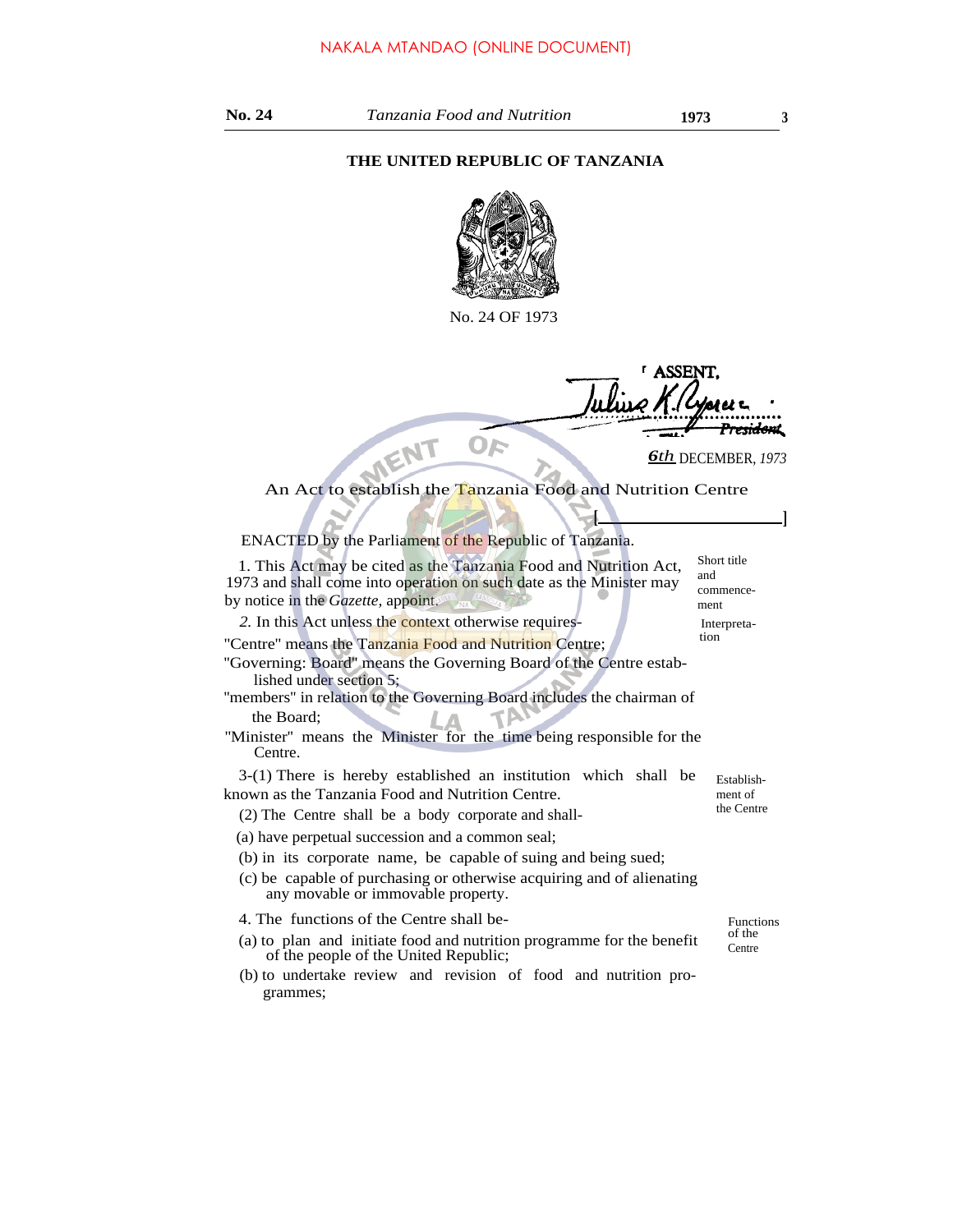### NAKALA MTANDAO (ONLINE DOCUMENT)

- (c) to provide facilities for training in subjects relating to food and nutrition and prescribed conditions which must be satisfied before any diploma, certificate or other award which may be granted in any such subject upon completion of any training undertaken by the Centre or other educational institution in the United Republic;
- (d) to carry out research in matters relating to food and nutrition;
- (e) to advise the Government, the schools and other public organizations on matters relating to food and nutrition;
- (f) to stimulate and promote, amongst the people of the United Republic, an awareness of the importance of balanced diet and of the dangers of malnutrition;
- (g) to gain public confidence in the methods suggested by the Centre for the correction or avoidance of malnutrition;
- (h) in collaboration with the Ministry responsible for Development Planning, to formulate, for incorporation in the national development plans, plans relating to food and nutrition for the benefit of the people of the United Republic;
- (i) in collaboration with the producer, manufacturers and distributors of articles of food, to ensure proper nutritional value of the food marketed in the United Republic or exported to foreign countries;
- (j) to make available to the Government and the people of the United Republic its findings on any research carried out by it on matters affecting nutrition;
- (k) to participate in international conference, seminars and discussions on matters relating to food or nutrition;
- (1) to do all such acts and things, and enter into all such contracts and transactions, as are, in the opinion of the Governing Board, expedient or necessary for the discharge of functions of the Centre.

The Govern- **5.** There shall be a Governing Board of the Centre. ing Board

Composition 6.-(1) The provisions of the Schedule to this Act shall have effect and  $\frac{and}{procedure}$  of as to the composition of the Governing Board, the tenure of office of and<br>procedure of as to the composition of the Governing Board, the tenure of office of<br>Governing its members, termination of their appointment, the proceedings of the Governing its members, termination of their appointment, the proceedings of the Board<br>Board Governing Board and other matters in relation to the Governing Board Board Governing Board and other matters in relation to the Governing Board and its members as are provided for therein.

> (2) The President may, by order in the *Gazette,* amend, vary or replace all or any of the provisions of the Schedule to this Act.

**Powers and 7.**-(1) Subject to the provisions of this Act, the management and duties of the control of the Centre shall be vested in the Governing Board. Governing

Board (2) In particular and without prejudice to the generality of subsection (1) the Governing Board shall have power-

- (a) to administer the properties of the Centre, both moveable and immovable;
- (b) to administer the funds and other assets of the Centre;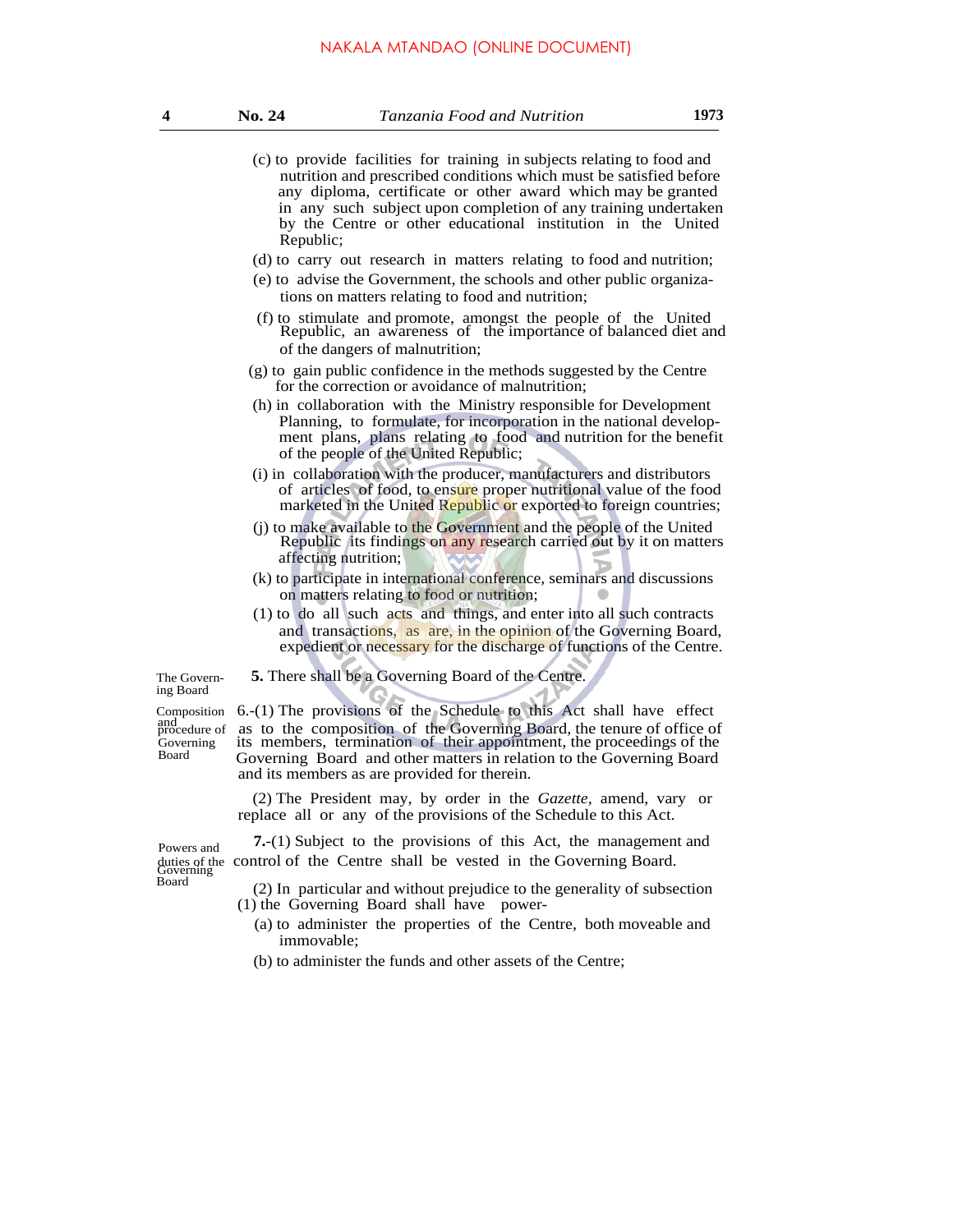- (c) to signify the act of the Centre by use of the common sea];
- (d) on behalf of the Centre to receive gifts, fees, donations, grants or other moneys;
- (e) subject to the provisions of this Act, to appoint such officers of the Centre as the Board may consider necessary;
- (f) to do all acts and things as may be provided for in this Act or as may, in the opinion of the Governing Board, be necessary or expedient for the proper discharge of the functions of the Centre.

**8.**-(1) The Minister shall appoint a suitable person to be the Director of the Centre.

(2) The Director shall be the chief administrative officer of tile Centre.

(3) The Governing Board may, with the consent of the Minister, appoint a Deputy Director or an Assistant Director who shall perform such functions as the Director may assign to him and who shall, in the absence of the Director from the United Republic, act in his place.

(4) The Director or in his absence the Deputy or Assistant Director, shall be the executive secretary of the Governing Board and shall as such be entitled to be present and to speak at any meeting of the Governing Board, but shall not be entitled to vote there unless he is also appointed as a member of the Board.

**9.** The administrative, professional and technical staff of the Centre shall, subject to the provisions of section 10, be appointed by the Governing Board.

**10.** The Governing Board may, subject to such conditions it may impose, delegate to any person or body of persons, the powers of appointment to any post in the administrative, professional or technical staff of the Centre.

**11.** The Governing Board shall manage the assets and properties of the Centre in such manner as, in the opinion of the Governing Board, would promote the best interests of the Centre.

**12.** The funds and resources of the Centre shall consist of-

- (a) such moneys as may be provided for the purposes of the Centre by Parliament;
- (b) such funds or assets which may vest in or accrue to the Centre from other sources by way of fees, gifts, grant or otherwise:
- (c) such sums as the Governing Board may, subject to the provisions of section 13, borrow for the purpose of the Centre.

Appointment of staff

Directions

Governing Board responsible for management of assets Fund of the Centre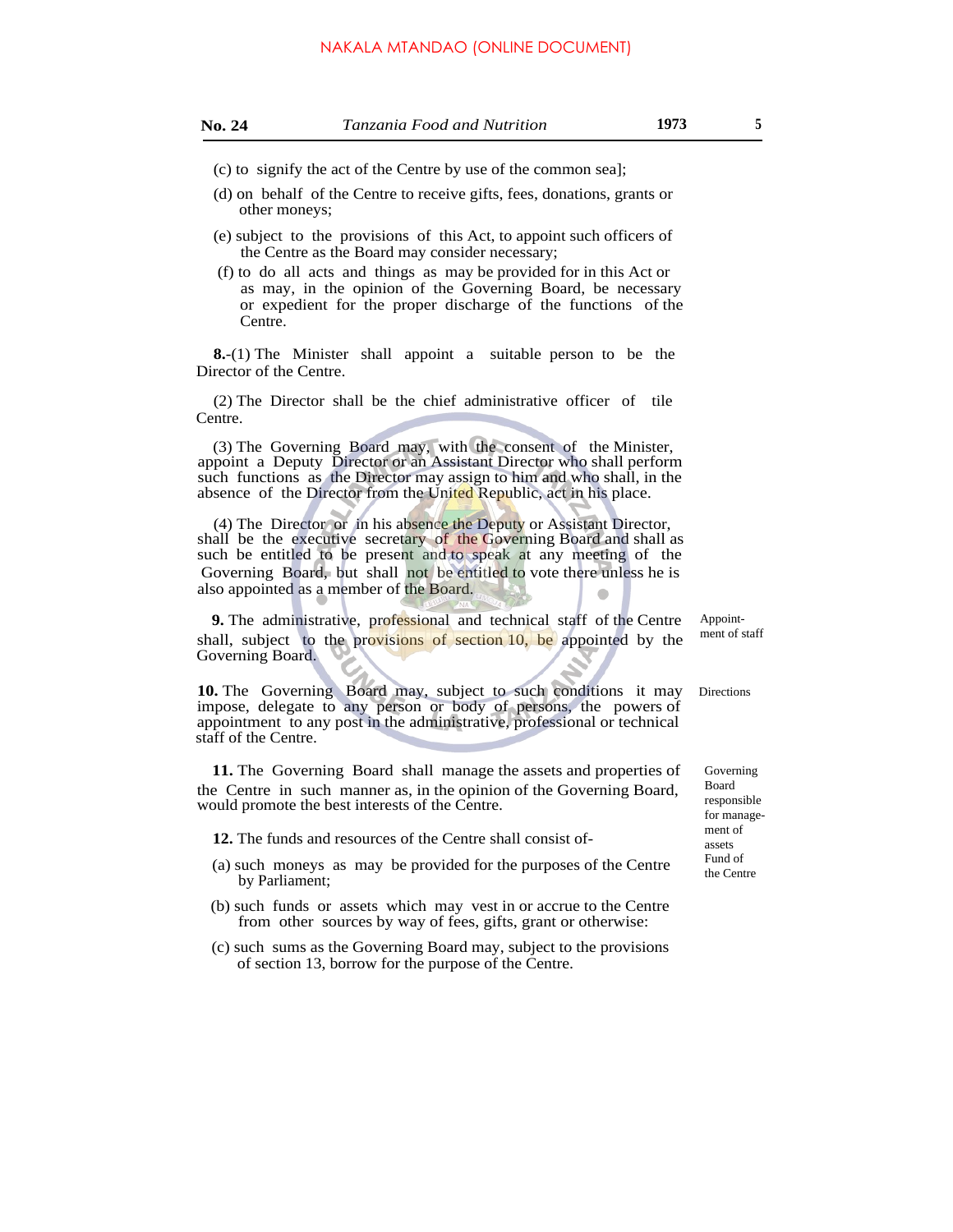**13.**-(1) With the prior approval of the Minister, the Governing Board may, from time to time, borrow moneys for the purposes of the Centre by way of loan or overdraft, and upon such security and such terms and conditions relating to the repayment of the principal and the payment of the interest as, subject to any directions by the Minister the Governing Board may deem fit.

(2) A person lending money to the Board shall not be bound to enquire whether the borrowing of that money by the Board has been approved by the Minister.

**14.**-(1) In this Act "financial year" means any period not exceeding twelve consecutive months designated in that behalf by the Governing Board:

Provided that the first financial year after the commencement of this Act, shall commence on the date of the commencement of this Act and may be of a longer or shorter period than twelve months.

(2) Not less than two months before the beginning of any financial year (other than the first financial year) the Governing Board shall, at its meeting especially convened for that purpose, pass a detailed budget (in this Act called ''the annual budget'') of the amounts respectively-

(a) expected to be received; and

Power to borrow

Annual and Supplementary budget

> (b) expected to be disbursed, by the Centre during that financial year.

(3) If in any financial year he Governing Board requires to make any disbursement not provided for or of an amount in excess of the amount provided for, in the annual budget for that year, the Governing Board shall, at a meeting, pass a supplementary budget detailing such disbursement.

(4) The annual budget and every supplementary budget shall be in such form and include such details as the Minister may direct.

(5) Forthwith upon passing any annual budget or any supplementary budget the Governing Board shall submit same to the Minister for his approval.

(6) The Minister shall, upon receipt of the annual budget or any supplementary budget, approve or disapprove the same or may approve subject to such amendment as he may deem fit.

(7) Where the Minister has approved any annual budget or supplementary budget, the budget or, as the case may be, the supplementary budget, as amended by him, shall be binding on the Governing Board which, subject to the provisions of subsection (8), shall confine the disbursements within the term and the amounts contained in the budget or supplementary budget as approved by the Minister.

.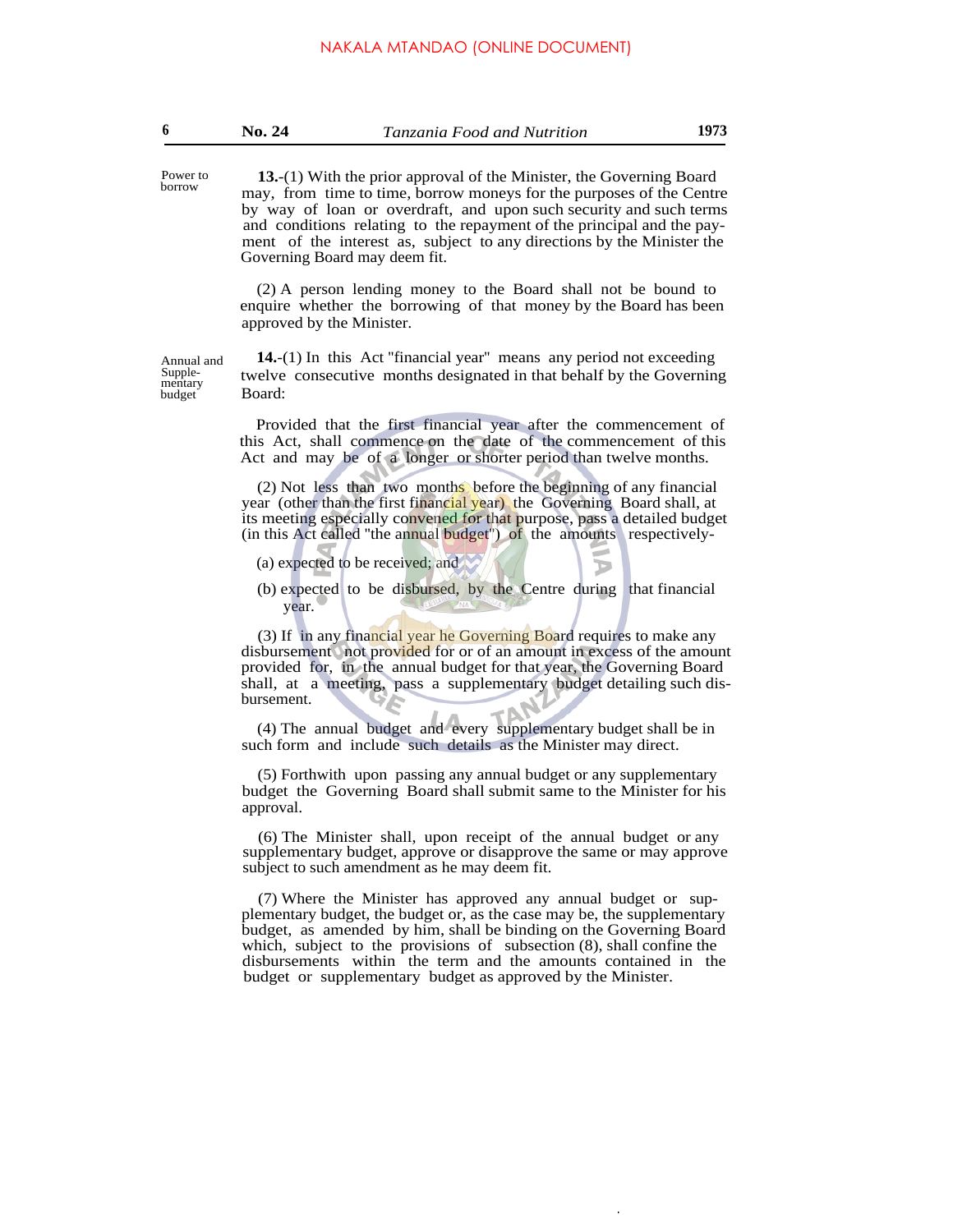- (8) The Governing Board may
- (a) with the sanction in writing of the Minister make a disbursement notwithstanding that such disbursement is not provided for in any budget;
- (b) from the amount of expenditure provided for in, any estimates in respect of any item, transfer, a sum not exceeding twenty thousand shillings, to any other item contained in such budget,
- (c) adjust expenditure limits to take account of circumstances not reasonably for seeable at the time the budget was prepared, subject to submitting a supplementary budget to the Minister with two months, of such alteration of expenditure limits becoming necessary.

15. With the prior approval of the Minister, the Governing Board may, from time to time, invest any part of the moneys available in any fund in investments authorized by the Trustees Investments Act, 1967 for the investment of any trust fund. Investment

16. -(1) The Governing Board shall cause to be provided and kept proper books of account and records with respect to-

(a) the receipt and expenditure of moneys by, and other financial transactions of, the Centre;

(b) the assets and liabilities of the Centre.

and shall cause to be made out for every financial year a balance sheet showing details of the income and expenditure of the Centre and all its assets and liabilities.

(2) Within six months of the close of a financial year the accounts including the balance sheet of the Centre in respect of that financial year shall be audited by the Tanzania Audit Corporation established by the Tanzania Audit Corporation Act, 1968.

(3) As soon as the accounts of the Centre have been audited, and in any case not later than six months after the close of such financial year, the Governing Board shall submit to the Minister a copy of the audited statement of accounts together with a copy of the report thereon made by the auditors.

(4) Every such audited balance sheet shall be placed before a meeting of the Governing Board and, if adopted by the Governing Board shall be endorsed with a certificate that it has been so adopted.

**17.** The Director shall, at the end of each financial year, prepare a report on the activities of the Centre during the financial year and submit such report to the Minister.

**18.** The Minister shall as soon as may be practicable and not later than seven months after the close of a financial year, lay before the National Assembly the following documents in relation to such fina- of accounts ncial-

- (a) a copy of the audited statement of accounts of the Centre;
- (b) a copy of the auditor's report, if any; (c) a copy of the Director's report. Assembly

Acts, 1967 No. 33

Accounts and Audit

Acts, 1968<br>No. 1

Director's report

> Annual statement and report to be laid before National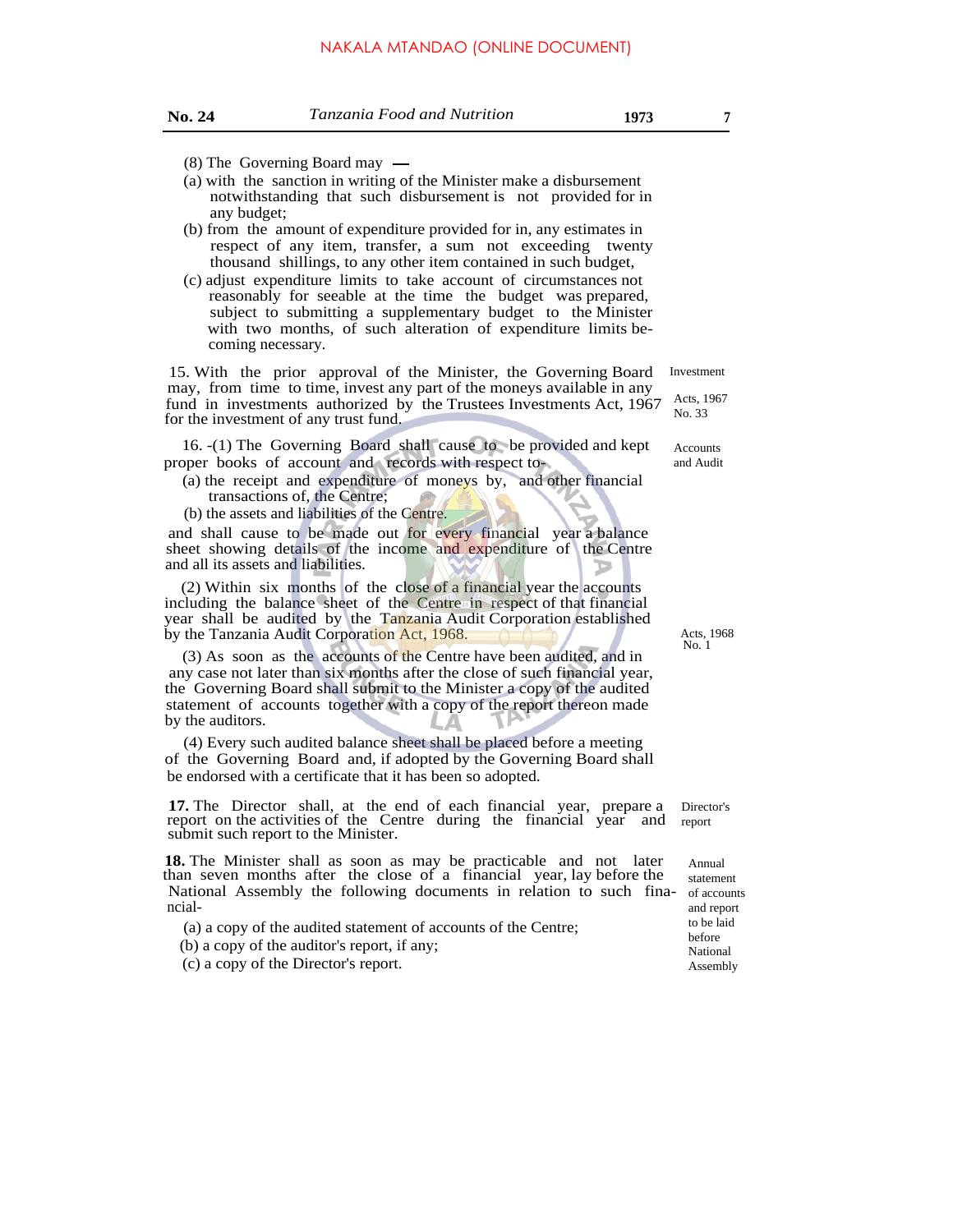Regulations and By-laws

**19. -**(1) The Governing Board may, with the consent of the Minister make regulations for the better carrying out of the purposes of this Act, and without prejudice to the generality of the foregoing may make regulations-

- (a) prescribing diplomas, certificates and other awards which may be conferred or granted by the Centre;
- (b) prescribing the conditions which must be satisfied before any diploma, certificate or awards may be granted;
- (c) regulating the conduct of examinations;
- (d) providing for and regulating disciplinary proceedings against the officers of the Centre and students;
- (e) prescribing anything which may be prescribed under this Act;
- (f) providing for any matter or thing which, in the opinion of the Governing Board, is necessary for the furtherance of the functions and objects of the Centre.

(2) The Governing Board may make By-laws regulating discipline among students enrolled for training by the Centre and to provide for the better Government, control and administration of the Centre.

(3) By-laws made under subsection (2) shall not be required to be published in the *Gazette:*

Provided that the Governing Board may, in its absolute discretion, and shall, if directed to do so by the Minister, cause any such by-laws to be published in the *Gazette.*

**20.** The Minister may, by directions under his hand prescribe the fees and allowances payable to the members of the Governing Board.

**21.** (1) The Minister may give the Governing Board directions of a general or specific character and the Governing Board shall give effect to every such direction.

 $(2)$  Notwithstanding the provisions of any written law the Minister may, by order under his hand, exempt the Centre from the stamp duty, land registration fee, land rent and other fees, charges, rates and levies, whatsoever, on any transaction to which the Centre is a party or in relation to any property transferred to or owned by the Centre.

**22.** No act or proceeding of the Governing Board shall be invalid by reason only of the number of members not being completed at the time of such act or proceeding or of any defect in the appointment of any member or of the fact that any member was at the time disqualified or disentitled to act as such.

**23.** (1) No matter or thing done by any member or officer of the of members Governing Board or the Centre shall, if done *bona fide* in the execution or purported execution of the functions conferred upon such member officers of or officer by this Act or by regulations made hereunder, renders Centre such member or officer personally liable for such matter or thing.

> (2) For the avoidance of doubts it is hereby declared that the provisions of this section shall be without prejudice to the provisions of section 284A of the Penal Code or the provisions of the Specified Officers (Recovery of Debts) Act, 1970.

Proceedings of Governing Board not to be invalid by reason of irregularity Protection of members<br>of Governing<br>Board and

Cap. 16 Acts, 1970 No. 7

Fees and allowances

Minister may give directions and grant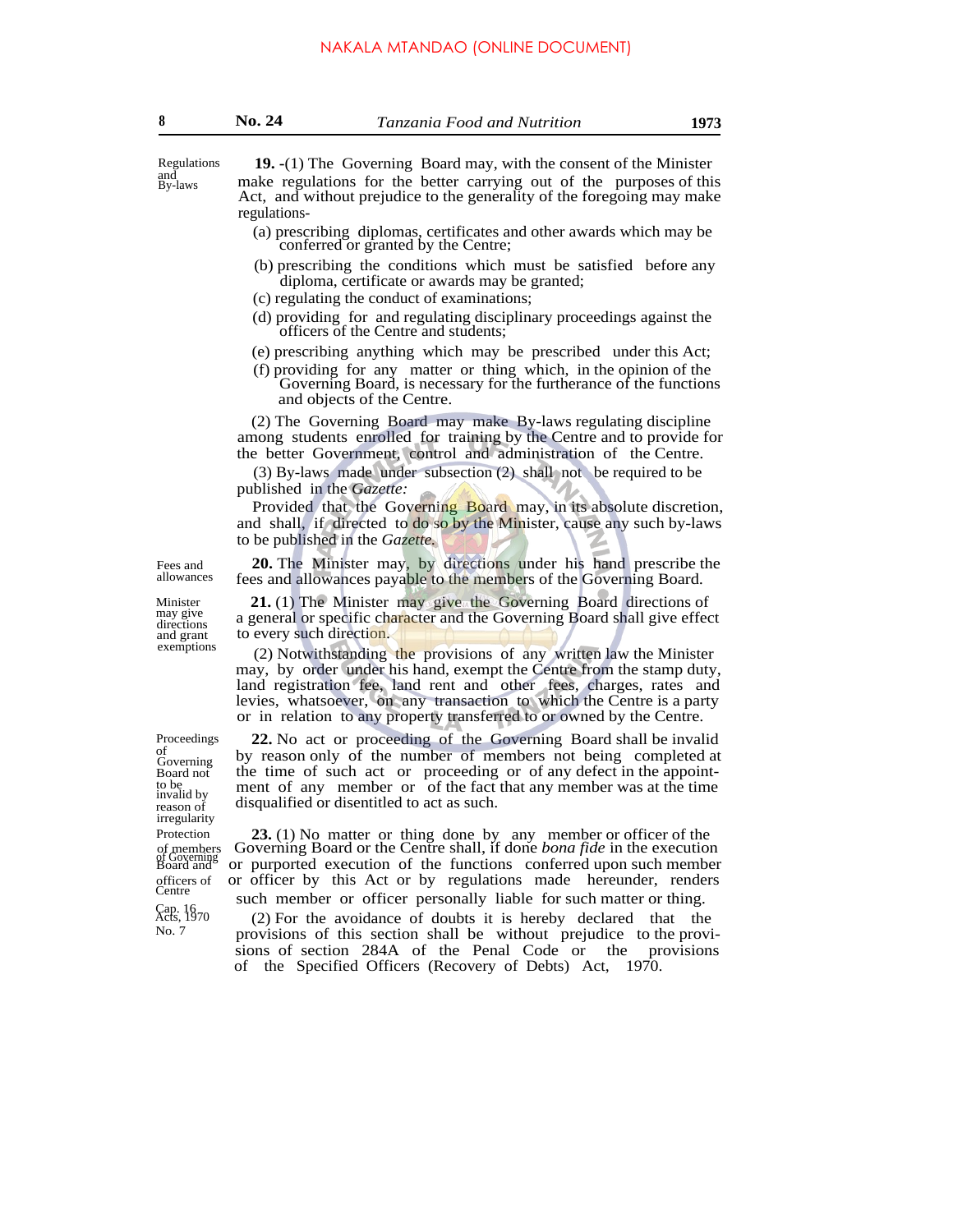#### SCHEDULE

1. In this Schedule "appointing authority" means-<br>(a) in relation to the chairman of the Gaussine Board, the Presidenty tion

 $(a)$  in relation to the chairman of the Governing Board, the President;

(b) in relation to any other member, the Minister.

2.-(1) The Governing Board shall consist of a chairman who shall be appointed by the President and not less than eight and not more thin twelve other members, appointed by the Minister.

(2) The Governing Board may, if in its opinion it is desirable so to do co-opt as members not more than three persons in respect of whom the Governing Board is satisfied that they will make useful contribution to the functions of the Board.

3. The members of the Governing Board shall, from among their number elect Vicea vice-chairman, who shall hold office for so long as he remains a member of the Governing Board.

4.-(1) A member of the Governing Board shall, unless his appointment is sooner determined by the appointing authority, or he otherwise ceases to be a member, hold office for such period as the appointing authority may spec

Provided that in the case of a member who is a member by virtue of his holding some other office, he shall hold office for so long as he remains a member of the

(2) Any member of the Governing Board may at any time resign by giving notice In writing to the appointing authority and from the date specified in the notice or, if no date is so specified from the date of the receipt of the notice by the appointing authority, he shall cease to be a member.

5. If a member is unable for any reason to attend a meeting, the body or the Ministry, as the case may be, which he represents, may, in writing, nominate another person in his place for the purpose of that meeting.

6. Where any member ceases to be a member for any reason before the expiration of his of office, the appointing shall appoint another person in his place and the person so appoint shall hold office foe the remainder of the term of office of his predecessor.

7.-(l) An ordinary meeting of the Governing Board shall be convened by the chairman and the notice specifying the place, date and time of the meeting shall be sent to each member at his usual place of business or residence not less than<br>seven days before the date of such meeting. In case the chairman is unable to<br>act by reason of illness, absence from Tanganyika, or other suf

(2) The chairman, or in his absence, the vice-chairman, shall be bound to convene<br>a special meeting of the Governing Board upon receipt of a request in writing in<br>that behalf signed by not less than five members of the Go

8.-(1) One-half of the total number of the members of the Governing Board, Procedure or four members, whichever is the lesser number, shall form a quorum for a meeting of the Governing Board.

(2) In the absence of the chairman from a meeting of the Governing Board the vice-chairman shall preside. In absence of both the chairman and the vice-chairman from any meeting, the members present shall elect one of the n

(3) At any meeting of the Governing Board a decision of the majority of the members present and voting shall be deemed to be a decision of the Governing Board. In the event of an equality of votes the chairman of the meeti

 $(4)$  Notwithstanding the provisions of sub-paragraph  $(2)$ , where the chairman so directs. a decision may be made by the Governing Board without a meeting by circulation of the relevant papers among all the members and t of the Board.

Composition

Chairman

Tenure of office

> Absent member to be replaced at meeting Casual vacancies

**Meetings**